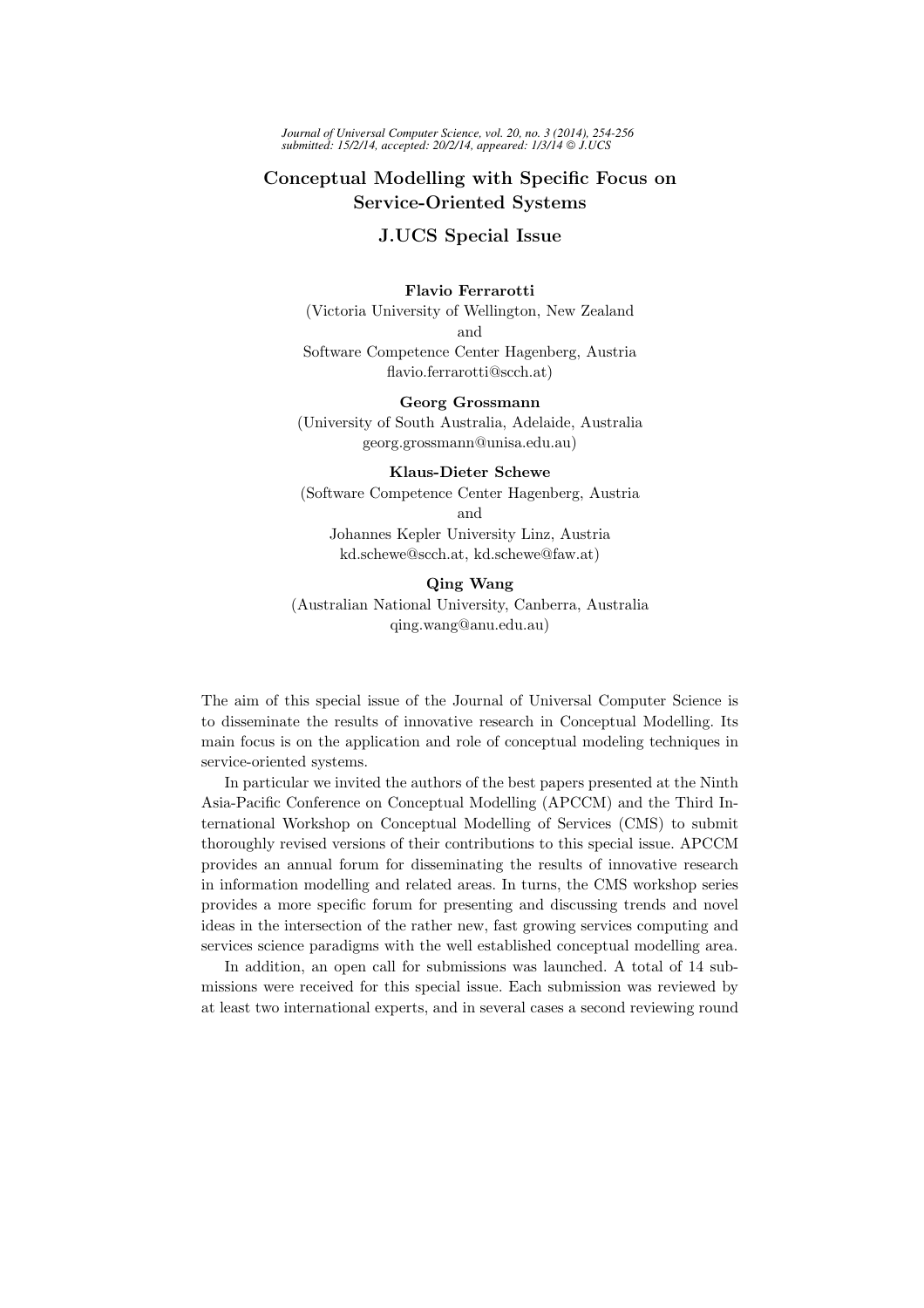for major revisions was needed. We are happy that finally eight quality articles came together for this special issue of the Journal of Universal Computer Science. Three of these articles are extended versions of papers accepted and presented at APCCM and other two of papers accepted and presented at CMS.

- Towards an Extended Model of Conceptual Representations in Formal Ontologies: A Typicality-Based Proposal by Marcello Frixione and Antonio Lieto.
- Translation of Structural Constraints from Conceptual Model for XML to Schematron by Jakub Klímek, Soběslav Benda and Martin Nečaský.
- Service Composition Management: A Risk-Driven Approach by Shang-Pin Ma, Ching-Lung Yeh and Ping-Chang Chen.
- $-$  Evaluation of OCL Expressions over XML Data Model by Jakub Malý and Martin Nečaský.
- Generating an Excerpt of a Service Level Agreement from a Formal Definition of Non-Functional Aspects using OWL by Mariam Rady.
- Automatic Authentication to Cloud-Based Services by Mircea Boris Vleju.
- A Framework for Cost-Aware Process Management: Cost Reporting and Cost Prediction by Moe Thandar Wynn, Wei Zhe Low, Arthur H. M. ter Hofstede and Wiebe Nauta.
- Multilevel and Coordinated Self-Management in Autonomic Systems Based on Service Bus by Mohamed Zouari, Codé Diop and Ernesto Exposito.

We are grateful to all authors of journal articles in this issue, who contributed to a fine collection of research in conceptual modelling. We would like to express our greatest thanks to all twenty-seven reviewers, who put in a lot of time reading the articles and making substantial suggestions for improvement, which at the end led to the high quality. We also would like to thank Professor Christian Gütl for the opportunity to publish this collection of research articles as a special issue of the Journal of Universal Computer Science and Ms. Dana Kaiser for her timeless efforts polishing the final versions of all contributions. Last but not least, we would like to acknowledge to our host institutions, the School of Information Management from The Victoria University of Wellington, New Zealand, the Advanced Computing Research Centre from the University of South Australia, Adelaide, and the Software Competence Centre Hagenberg, Austria, for their support and sponsoring of this special issue as well as the conferences from which it originated.

Flavio Ferrarotti, Georg Grossmann, Klaus-Dieter Schewe and Qing Wang (March, 2014)